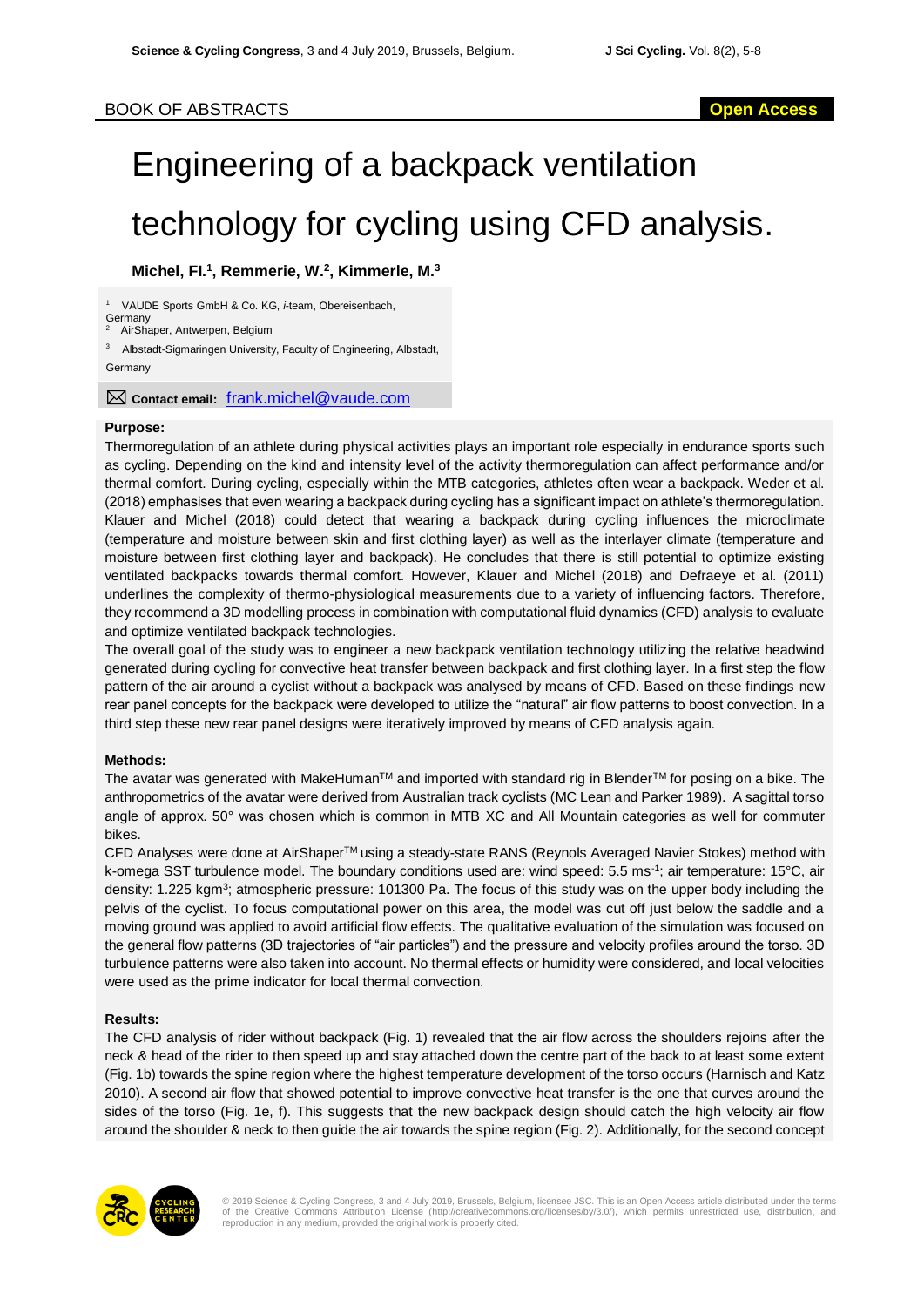(AirTurbulencer) laterally placed air vents were aimed at catching & guiding the air streams going around the sides of the torso towards the spine region and then to the lumbar region of the back.



**Figure 1.** Air stream velocities of rider without backpack: Colour pattern indicates airstream velocity (red: high velocity; blue low velocity) and turbulences, sectional planes are marked in red depicted on top of the figure.





**Figure 2.** Flow channel system AirStreamer concept (left side) and AirTurbulencer concept (right side)





**Figure 3.** Cross section view along sagittal plane of body centre: Colour pattern indicates airstream velocity (red: high velocity; blue low velocity) and turbulences (left side: AirStreamer concept; right side: AirTurbulencer concept).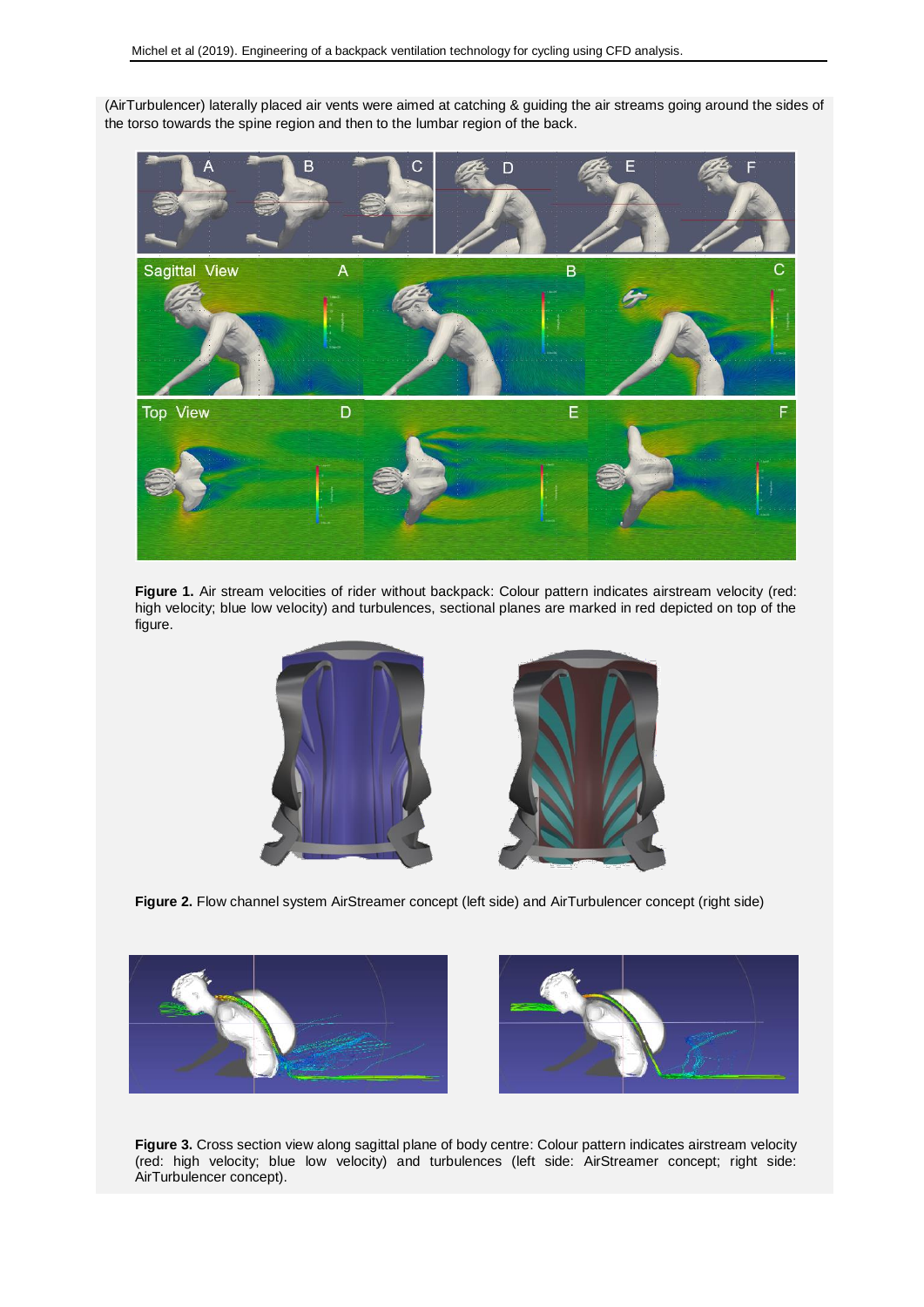

**Figure 4.** Sectional plane between back and backpack: Colour pattern indicates airstream velocity (red: high velocity; blue low velocity) and turbulences (left side: AirStreamer concept; right side: AirTurbulencer concept).



**Figure 3.** Sectional plane between back and backpack with added backpack outline with flow channel system: Colour pattern indicates airstream velocity (red: high velocity; blue low velocity) and turbulences (left side: AirStreamer concept; right side: AirTurbulencer concept)

Fig. 3 shows that both the AirStreamer and the AirTurbulencer concept allow & promote an airstream along the spine region coming from the shoulder towards the lumbar region. Fig. 4 and 5 illustrate the same finding. The main air stream is aligned with the spinal region. The flow going around the torso however was already detached & highly turbulent when it reached the side inlets of the backpack. This could cause a reduction in thermal, although turbulent air is typically more capable of transferring heat.

#### **Conclusion:**

Defraeye et al. (2011) demonstrated – based on CFD analysis - that headwind affects the convective heat transfer during cycling and hence it has an influence on thermo-physiological response of the cyclist. Harnisch and Katz (2010) could detect that the region along the spine reveals a high temperature development of the torso during physical activity. The studies done by Klauer and Michel (2018) and Weder et al. (2018) demonstrated the backpack design can influence the micro as well as the interlayer climate during cycling with a backpack. The current CFD study shows the possibility to utilize the headwind generated during cycling as a driving force for convective heat transfer. Moreover, the CFD analysis clearly points out that local backpack design affects the airstream pattern between the back and the backpack.

The CFD analysis of the AirStreamer as well as the AirTurbulencer concept exhibit the potential to influence the convective heat transfer especially around the spine region in a positive way during cycling. However, the CFD study was focused on the velocity patterns as an indication for thermal performance, not taking the actual thermal behaviour into account. The next step comprises a study with real athletes measuring the micro and the interlayer climate by means of temperature and humidity monitoring during cycling in a climate chamber. Such a study is necessary to confirm the findings of the CFD analysis.